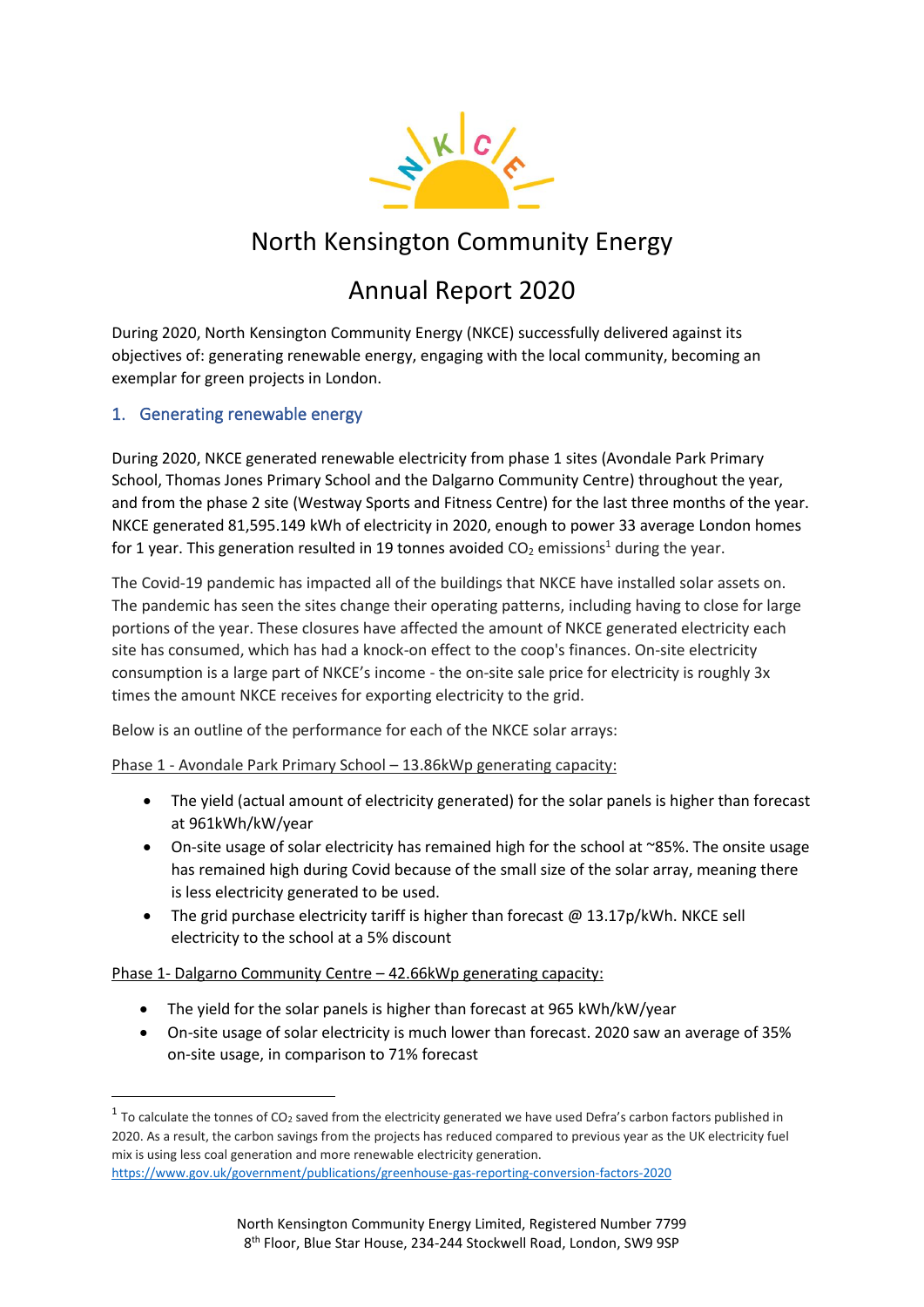- The grid purchase electricity tariff is higher than forecast  $@$  15.85p/kWh. NKCE sell electricity to the school at a 5% discount
- Repowering London is exploring ways to generate income from the solar electricity which is not being used on site. This includes the installation of an export meter to sell electricity to the local grid and investigating the feasibility of creating an energy club to supply local residents with the excess power

#### Phase 1 - Thomas Jones Primary School – 29.75kWp generating capacity:

- The yield for the solar panels has been lower than forecast at 728 kWh/kW/year. After multiple investigations this has been due to animal damage to the cabling. The damage has been repaired and the yield for 2021 is now forecast at 900kWh/kW/year.
- On-site usage of the solar electricity over 2020 has risen from 43% to 60%. This is lower than the 75% on-site usage pre-lockdown. If on-site usage does not increase over 2021 Repowering London will investigate the installation of an export meter on behalf of NKCE
- The grid purchase electricity tariff is higher than forecast  $@$  13.17p/kWh. NKCE sell electricity to the school at a 5% discount

#### Phase 2 - Westway Sports and Fitness Centre – 138kWp generating capacity:

- The solar array initially suffered from installation errors that led to underperformance of the solar panels. These have been resolved and the forecast yield for 2021 is 940kWh/kw/year
- During the lockdown period on-site usage has been much lower than forecast at 60%. Since gyms reopened in April 2021 on-site usage is 85%, which is in line with our forecast for the solar array.
- The grid purchase electricity tariff is higher than forecast  $@$  13.17p/kWh. NKCE sell electricity to the Sports Centre at a 10% discount
- Due to the size of the solar array, an export meter has already been installed. The meter is working correctly, and excess electricity is being sold to Octopus Energy

## 2. Engaging with the local community

At the beginning of the year in February, we organised at Bay20 our first Greener Living Day. The aim of this educational and eco-positive event was to provide North Kensington residents with tools for a greener living through knowledge, connections, and inspiration. We invited local sustainability groups to talk about their work and offered a wide range of activities and discussions. We had a fantastic turnout (about 100 attendees), a diverse audience with many parents coming with their children, great participation and enthusiasm for the activities and an [amazing feedback](https://www.repowering.org.uk/wp-content/uploads/2020/05/110320_GLD_Report-EXTERNAL.pdf) from attendees.

The COVID-19 crisis hit straight after and consequently this was our only in-person engagement event in 2020. As we moved online, we organised bi-weekly volunteer meetings to focus on our fundraising campaign for the Westway Sports Centre project. It was wonderful to see the volunteer group growing significantly, with 6 new volunteers joining in. Together we developed an all-online fundraising strategy. We reached out to various community organisations, talked on a local radio, made a film, wrote in blogs and newspapers, increased our social media presence, designed flyers and posters, and organised online events.

We closed our community share offer after three months and raised £87,000 from the community. We were awarded match-funding by Power to Change, which helped us reach our target of £103,000.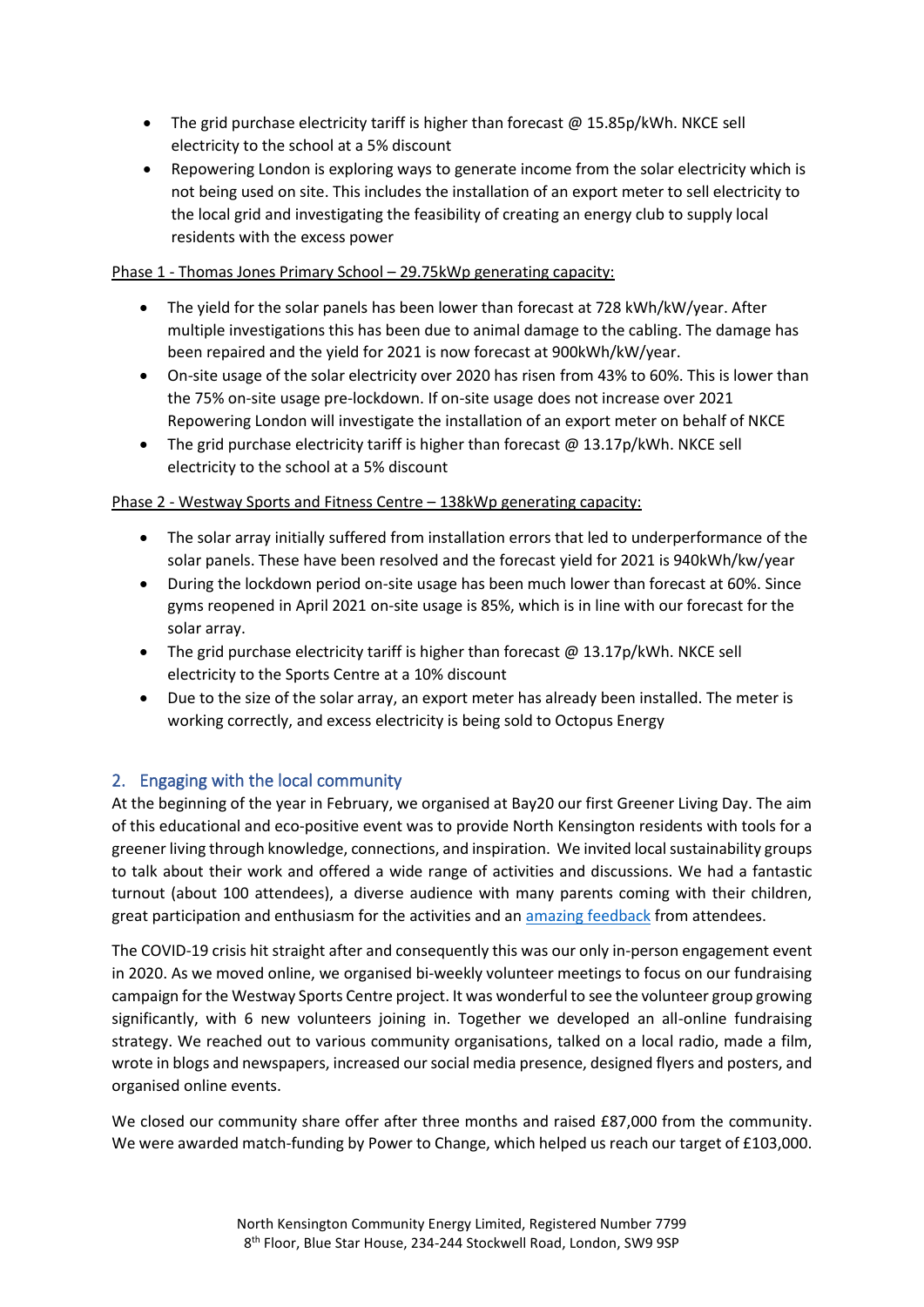Our percentage of local investors has increased from 32 to 40%, and we have grown our membership from 144 to 222 investor members.

## 3. Becoming an exemplar for green projects in London

In March, NKCE won the [Inspirational community project award](https://theccoalition.medium.com/north-kensington-community-energy-using-renewable-energy-to-make-positive-change-in-their-7c376c0d7ea) from the Climate Coalition. Across the year and during our share offer, we have been featured in various blogs and reports including:

- A [blog post in Climate Four,](https://climatefour.com/2021/04/28/interview-discovering-who-is-behind-community-energy-projects/) written by our volunteer Melisa
- A [blog post for the Civil Service Environment Network,](https://www.civilserviceenvironmentnetwork.org/post/climate-action-in-the-community-north-kensington) written by our volunteer Mark
- A [blog post in Carbon Copy,](https://carboncopy.eco/blog/melisa-gooding-bringing-power-to-the-people-with-north-kensington-community-energy) written by our volunteer Melisa
- A [blog post for Co-ops UK,](https://www.uk.coop/blog/eva-goudouneix-next-generation-community-shares-practitioner) written by Eva from Repowering

NKCE has also been featured in the report from Co-operatives UK, *[Understanding a maturing](https://www.uk.coop/sites/default/files/2020-10/community-shares-report-2020-final_0.pdf)  [community shares market](https://www.uk.coop/sites/default/files/2020-10/community-shares-report-2020-final_0.pdf)*.

Our volunteers spread the word about our work on various platforms, such as a webinar with Carbon Copy and talk on London Hott Radio.

## 4. Financial accounts and shareholder payments

The financial accounts which accompany this report show that:

- NKCE received an income of £4,087 for the electricity generated by the array via the government's feed-in tariff and deemed export tariff.
- Income from the sale of electricity to the Dalgarno Centre, Thomas Jones and Avondale School is £2,281. The income is lower than we forecasted due to onsite usage being lower than expected as explained in section 1. We also issued a credit note to Thomas Jones for an invoice charged in 2019 due to the meter issues that were caused by the contractors, Ecolution at the time of installation. We are currently in discussions with Ecolution about the recovery of this loss of income.
- The total income for the year is £6,368 that is lower than 2019 (£8,028) and our projected income for the year £13,964. The reduced income is largely due to the reduced sale of electricity income.

#### Our expenses for the year are

- A total £15K development fees was built into our share offer for the completion of the technical and legal due diligence and community share offer raise for the Westway Sports Centre. During 2020 £10,000 was paid to Repowering as part of this cost and a further £5,000 will be paid in 2021 on completion of the share offer. While these costs have negatively impacted our accounts for the year, these are one off costs and have been provided for in our fundraising total for Westway. This does not affect NKCE's cash flow.
- Operating costs of £1,837 includes provisions set aside for invertor replacements for the Phase 1 sites only. As the Westway site solar panels were installed towards the end of the year we have not made provisions for invertor replacements in 2020 but will do so from 2021 onwards.
- The management fees of £3,029 includes Repowering's service to maintain the assets, manage and administer the coop.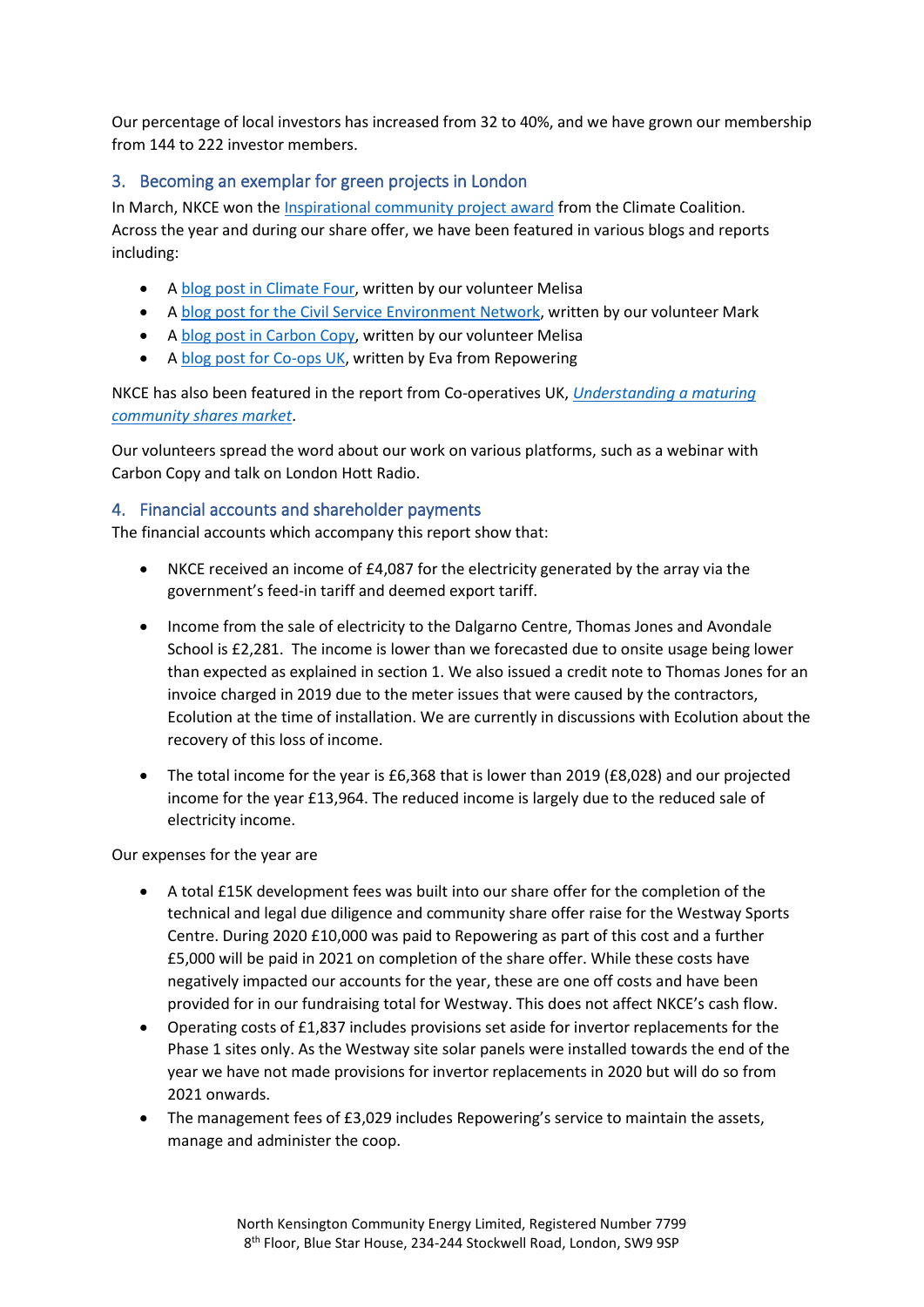• The value of the solar PV arrays is depreciated over the 20-year life of the project. During 2020 we have included pro rata value for the Westway solar PV array for the 3 months of operation only.

On reviewing the financial performance, the Directors propose

- that an interest rate of 3% (£2,366) is paid on the share capital of £78,859
- £150 is set aside for the Community Fund
- £4,097 Members share capital is to be repaid for the year

During the year 2020, NKCE has made a loss of £16,000 due to factors explained above. However, NKCE's cash flow is healthy and the system performance is strong. We expect the financial position to be closer to our forecasts for 2021.

For the year £312 has been donated to the Community Fund by shareholders who have waived their 2020 interest payments to benefit the Community. At the end of the year, the Community Fund stands at £809.

## 5. Our partner Repowering London

North Kensington Community Energy is proud to be part of the Repowering family of energy co-ops. In 2020 the Repowering co-ops have collectively:

- Installed 200 kWp of solar generating capacity that includes 62 kWp on Elmgreen School as part of Lambeth Community Solar and 138kWp on the Westway Sports Centre as part of North Kensington Community Energy. The Westway Sports Centre represents our largest installation to date.
- Saved 144 tones of CO2 from being emitted in the atmosphere
- The NKCE share offer raise for the Westway Sport Centre has taken our cumulative fundraising total to £706,000
- Provided employment to 2 locally rooted community champions in Lambeth
- Supported an empowered network of 45 volunteers and 677 investor members
- Engaged 100 children, 176 young people through workshops and assemblies
- Supported 32 residents through direct one to one energy advice saving £4,242 on their electricity bills
- £5,000 of community funds were distributed to local groups to provide essential supplies of food and fuel vouchers to support residents through the pandemic
- Successfully installed a battery at Elmore House, Brixton Energy Solar 1. It is the first 'communal' battery to be installed in a block of flats in the UK, and the first where stored solar energy will be allocated on a virtual basis to residents

This work is only possible with your support. Thank you for investing in our vision of community energy, and for being part of the change.

## 6. Any questions?

If you have any questions about this report and the accompanying accounts, please email [info@repowering.org.uk](mailto:info@repowering.org.uk) .

Toby Laurent Belson Dave Fuller